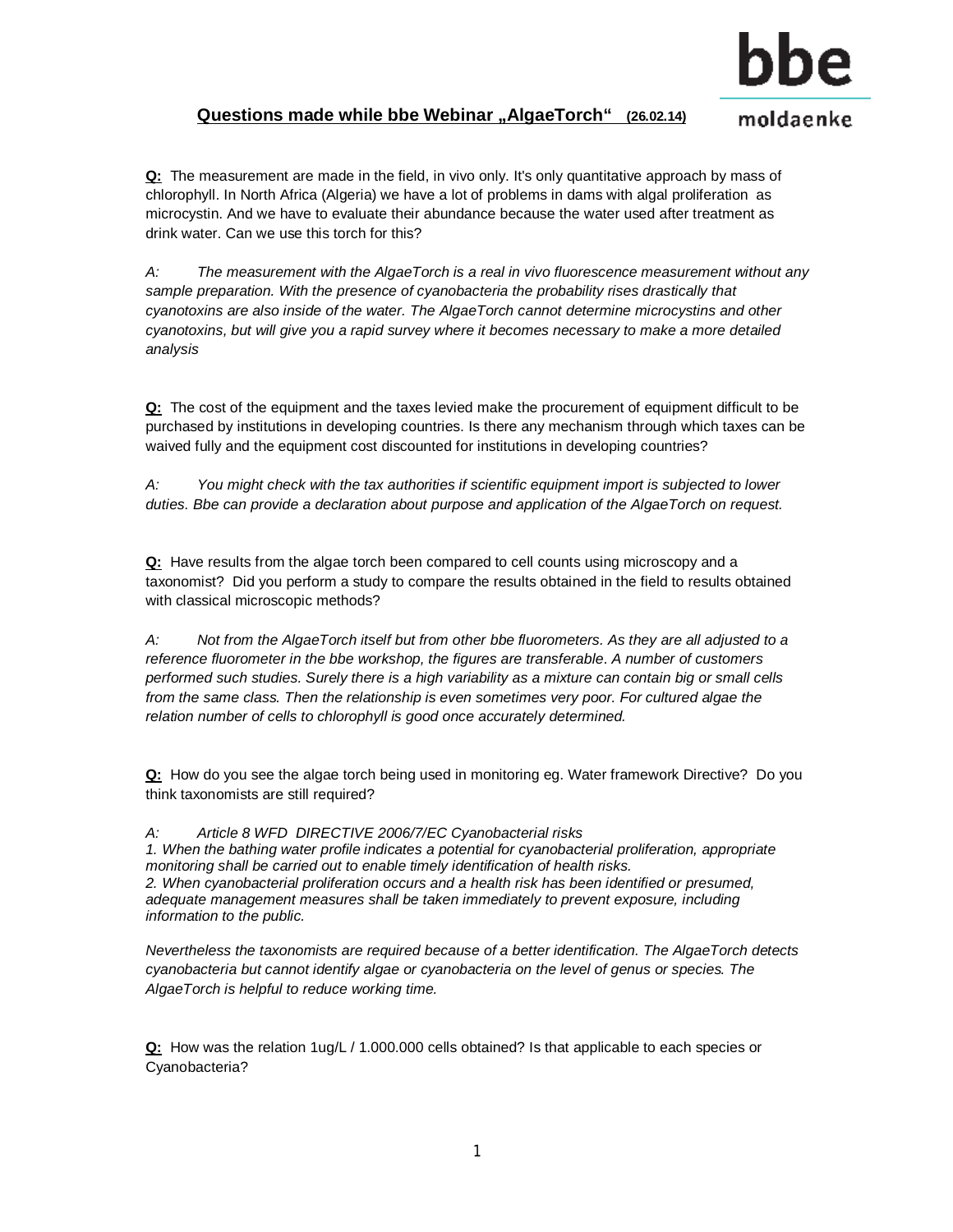*A: You find some comparisons in the scientific literature. The conversion factor is only an average value – it can be also 2.000.000 or 500.000 cells/µg chlorophyll-a. Someone should use those values careful- but the may serve as an indication about the range.* 

**Q:** Have you compared the results of in vivo fluorometry with the results of the classical chl extraction method?

*A: Yes, we have. Sometimes both are in good conformity but sometimes different. However we always found a high correlation. At the moment we are faced with results of extraction method which is half of the fluorometry. There are several reasons for deviations. bbe's in vivo fluorescence measurement is adapted to results obtained with HPLC pigment analysis.* 

**Q:** I heard that the sunshine can modify the results. Is it true? I mean we will measure different concentration during the sunshine and cloudy from the same water body. Is it true?

*A: This can happen – especially at the surface of a water body. The fluorescence emission changes when bright sunlight activates the electron transport and further physiological pathways. The influence goes from a few centimeters in waters with humic substances and turbidity to 2m in the open sea under bright sunlight conditions. This effect can only circumvented completely by dark adaption of*  the algae prior measurement when bright sunlight is effective. Naturally it is often difficult to meet ideal conditions in the field and no one will do such a work only at night. Sometimes it is helpful to shade the *place (with boat, body…). Unfortunately all field in vivo fluorometers have to suffer from the effect. Alternatively the bbe AlgaeLabAnalyser uses a cuvette to make a dark adaption. The AlgaeOnlineAnalyser stops the flow for dark incubation.* 

**Q:** Is possible to re-calibrate the AlgaeTorch after the measurements were done and then adjust this calibration to the previous measurements?

*A: No, that´s impossible in the AlgaeTorch. The raw fluorescence values are directly used for calculation. However with a new calibration it is possible to refit the previous values in a spreadsheet like Excel.* 

**Q:** is it possible to quantify dry algae on a roof for example? / Is it possible to use algae torch to evaluate algae on a roof (wet surface)?

*A: In a project experiments were performed with the BenthoTorch to determine cyanobacteria on roofs. The results are not yet published. One can say: in principle- yes, but quantity determination is difficult. The intensity of fluorescence emission depends on the moisture content of the cyanobacteria. There is further work needed. The AlgaeTorch is not designed for such measurements.*

**Q:** how much is the minimum threshold of chlorophyll a measurement using AT?

*A: 0,1 µg chlorophyll-a /l* 

**Q:** How the AlgaeTorch can measure when we have large colonies (compact)? WE actually have some under evaluation of the amount. Is it necessary to destroy the colonies for an accuracy measurement?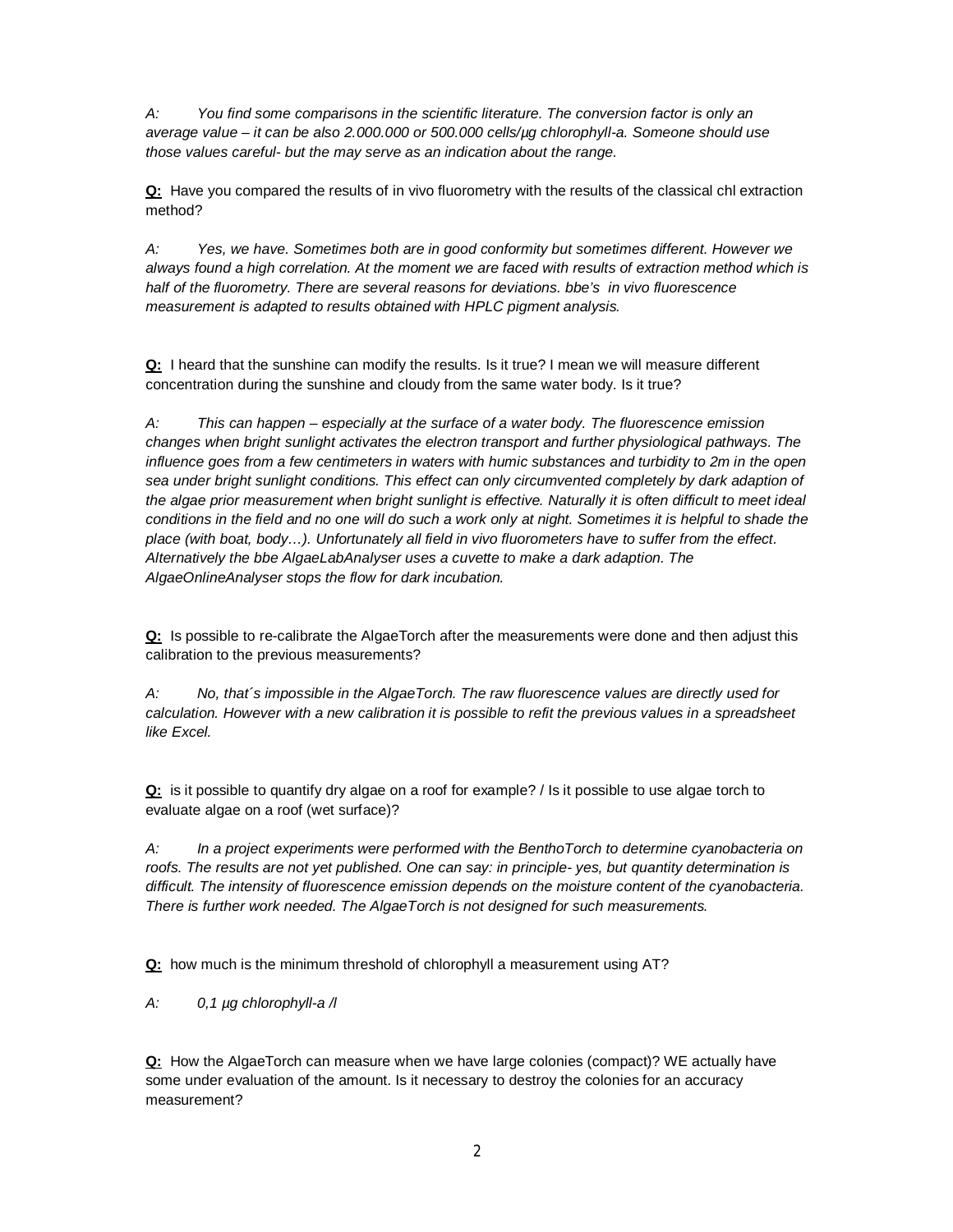*A: Compact colonies can affect the exact quantification. Depending on the size of the colony they either cannot be excited as part of inner cells or the emitted light may become absorbed by neighbor centers. A sonification may help but this is not applicable in the field. Clearly this is a weakness of the measurement if we have big colony formations. Usually the existence of colonies can be detected already by visual inspection.* 

**Q:** Is it possible to drive the AlgaeTorch online by internet connection?

*A: Not yet, but solutions are in sight. The used technique depends on the desired application. If someone is considering such an application bbe is interested to find a concept.* 

**Q:** I have tried the torch and found it very useful. Is the data easily downloaded to Windows spreadsheet format?

*A: This can be easily performed with the bbe++ software which is delivered for free with the AlgaeTorch. Data are exported to Excel.* 

**Q:** is the new, lighter titanium bodied on the market yet?

*A: No titanium, but anodized aluminum. The weight is reduced to 1,3 kg total and much lighter than the steel head AlgaeTorch.* 

**Q:** How we can trust to the measured data by algae torch in a manager point of view?

*A: For the AlgaeTorch a sensor performance attachment is available. With this application the AlgaeTorch can be checked periodically for valid adjustments and reproducibility. The data are then transferred to a databank (bbe++) where data are stored and available for QM reports. A detailed sheet informs about the performance test and is available on request.* 

**Q:** Among the data, do you have a set of raw fluorescence signals available?

*A: No, that is not implemented. If needed the raw fluorescence signals can be recalculated with aid of an Excel sheet outside.* 

**Q:** What are the excitation wavelength you used?

*A: 470 nm 525 nm, 610 nm for the algae fluorescence excitation* 

**Q:** any calibration possible at site?

*A: The offset, blank may be calibrated at site. This can be useful for a superior analysis especially when the chlorophyll-a content is low.* 

**Q:** we are far away from your lab....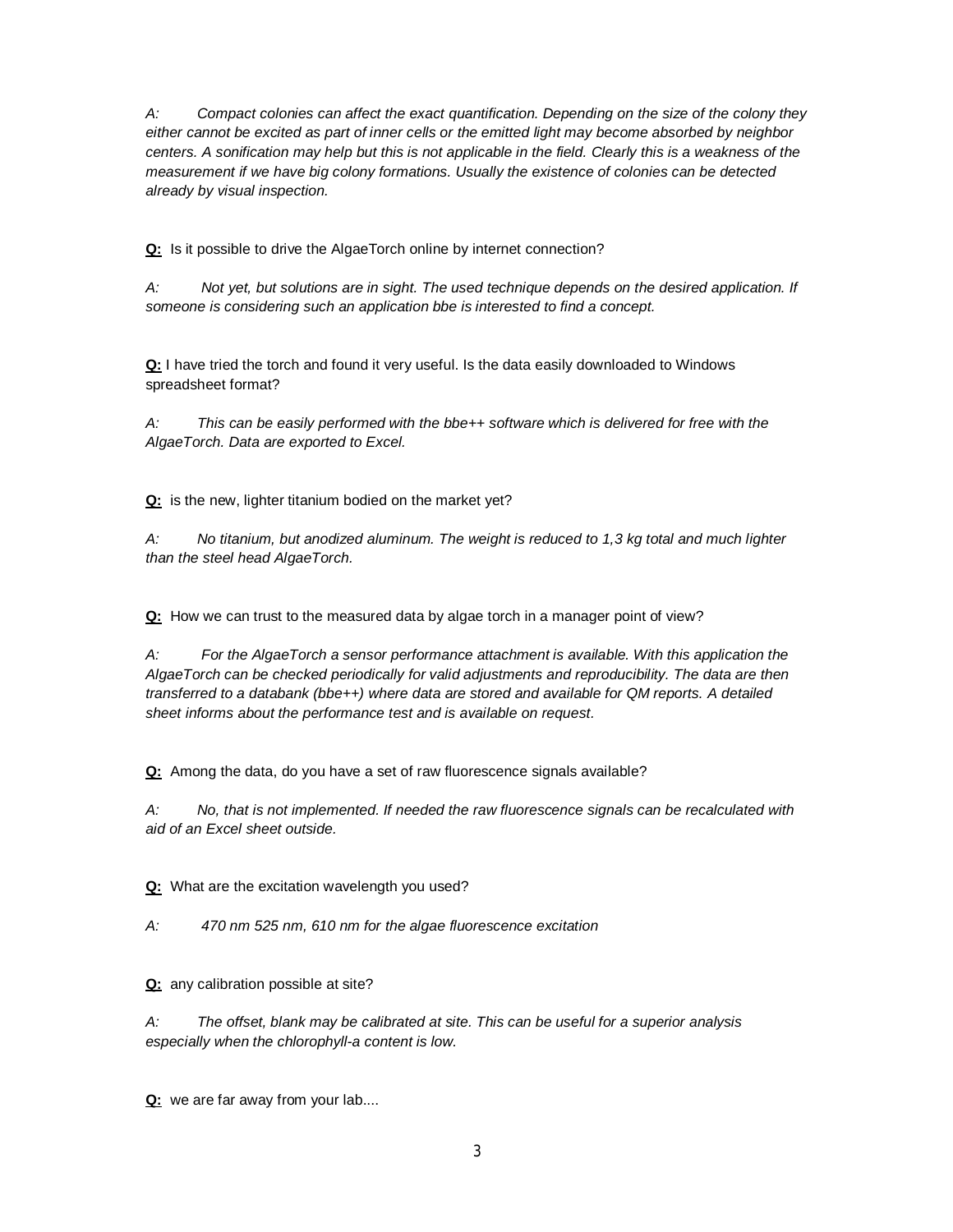*A: Then you should have a power supply close by – an electric generator or your car for recharging the AlgaeTorch. If you take samples for lab analysis the sample content may be changed in between and does not allow exact comparisons to the AlgaeTorch* 

**Q:** could you pls repeat the calibration possibility?

*A: Cultured algae are used for calibration: chlorophytes, diatoms and cyanobacteria. The content is determined with a reference fluorometer. A tree point calibration is performed in the range 0-200 µg chlorophyll a/L. It is recommended to recalibrate all 2 years. The new AlgaeTorch comes newly calibrated.* 

**Q:** that colored foil sounds interesting; please give more info about that.

*A: see above* 

**Q:** The AlgaeTorch has an integrated turbidity measurement. What is the principle and up to what turbidity value the measurement with the AlgaeTorch can be performed?

*A: The principle is the backward scattering of light at 700 nm, a wavelength where no chlorophyll fluorescence excitation interferes. The sensor (a photodiode) is the same as for the chlorophyll measurement and is located in the center of the measuring head surrounded by the LEDs. The range is 0-200 FTU (Formazin Turbidity Units)*

**Q:** Chlorophyll measurement is affected by other fluorescent material (Yellow substance). Is there any correction for YS in the AlgaeTorch?

*A: No correction for YS or Fluorescent Dissolved Organic Matter (FDOM). It is recommended to implement YS in the zero point calibration (offset). Therefore it is necessary to remove all algae from the "offset"-water und set the offset with the filtrate. As the FDOM passes the filter the value of FDOM will be automatically subtracted from chlorophyll fluorescence raw values.* 

**Q:** Can AlgaeTorch be used in an online mode? What are the requirements?

*A: Yes, you need the AlgaeTorch, a cable – which can be up to 30 m a converter box, the PC with bbe++ software and the power supply. The software controls START and STOP of the measurement and receives the data online in a table.* 

**Q:** Can the AlgaeTorch measure further algae classes. Is it possible to imply customized algae classes?

*A: No, this is reserved to superior bbe fluorometers. Here in the AlgaeTorch the measurement is limited to the measurement of total chlorophyll and chlorophyll from cyanobacteria. The AlgaeTorch is designed to determine cyanobacteria content quantitatively as chlorophyll.* 

**Q:** Can the AlgaeTorch be submersed deeper than 10m?